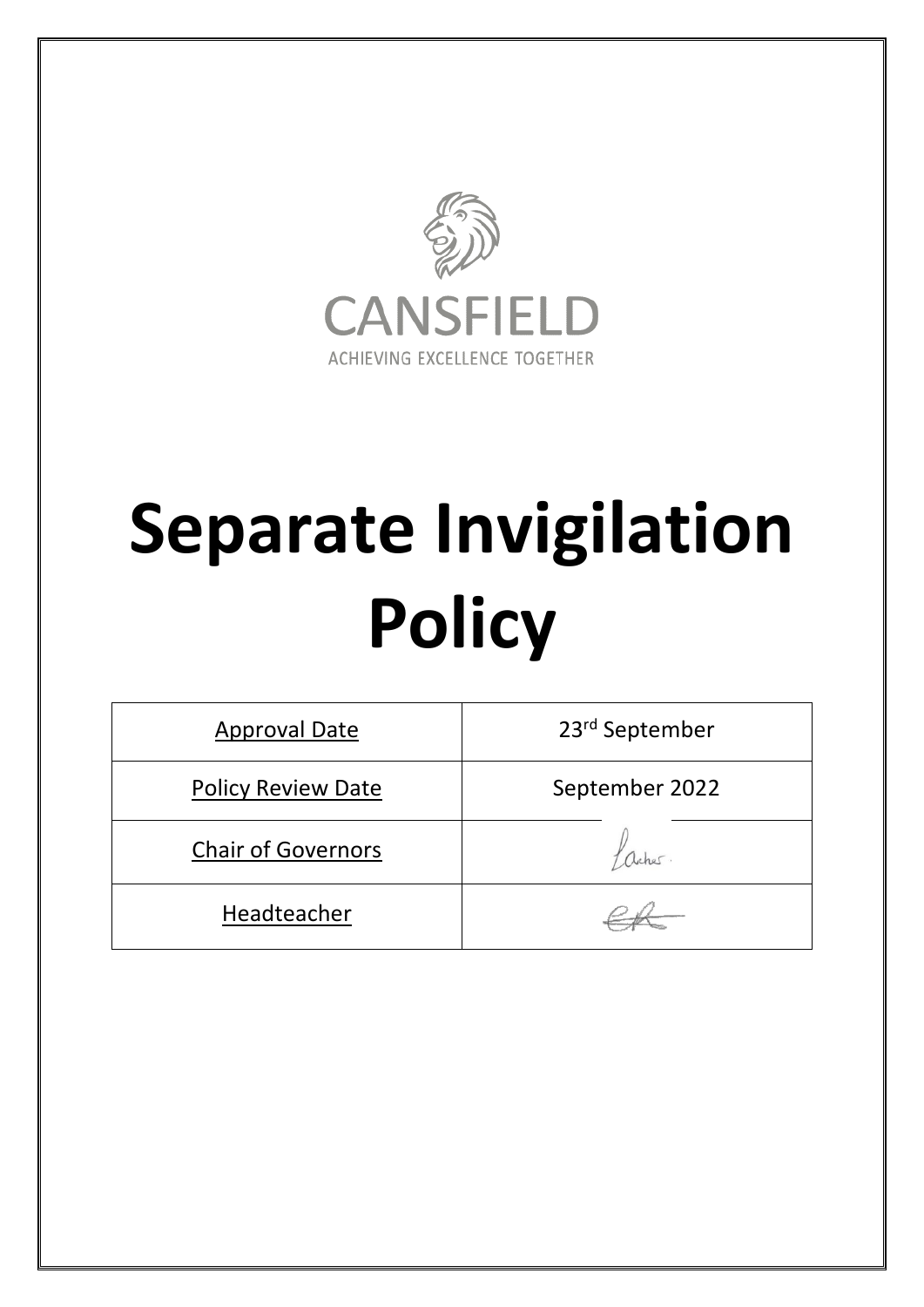### **1. Key Staff Involved**

| Role           | Name(s)              |
|----------------|----------------------|
| Head of Centre | Dr G Baker           |
| Exams Manager  | <b>Miss L Archer</b> |
| SLT member(s)  | <b>Mr C Lomas</b>    |
| SENCo          | <b>Mrs H Cashman</b> |

### **2. Introduction**

Separate invigilation within the centre is an available access arrangement as defined in the JCQ regulations. This is an arrangement where a candidate with an established difficulty may be eligible to take an examination accommodated in another room separate to the main cohort.

## **3. Purpose of the Policy**

The purpose of this policy is to confirm the criteria when this arrangement may be considered and granted for a candidate at Cansfield High School in compliance with the regulations.

### **4. Decisions on the awarding of the arrangement**

At Cansfield High School, decisions on the awarding of the arrangement are made by SENCo who liaises with the Senior Leadership Team.

Decisions are based on:

- Whether the candidate has a substantial and long-term impairment which has an adverse effect (AA 5.16)
- The candidate's normal way of working within the centre (AA 5.16)
- Ensuring the proposed arrangement does not unfairly disadvantage or advantage the candidate (AA 4.2.1)

# **5. Criteria for the awarding of the arrangement**

Separate invigilation will be considered where the arrangement would prevent a candidate from being placed at a substantial disadvantage and where the following conditions are met:

- The candidate has an established difficulty as defined in section 5.16 of the JCQ's **Access Arrangements and Reasonable Adjustments** publication (ICE 14.18)
- (updated 2021/22) The candidate has a long-term medical condition or long term social, emotional and mental health needs (AA 5.16)
- The candidate's difficulties are established within the centre and known to relevant staff or a senior member of staff with pastoral responsibilities (AA 5.16)
- (updated 2021/22) Separate invigilation reflects the candidate's normal way of working in internal tests and mock examinations because of a long-term medical condition or long term social, emotional and mental health needs (AA 5.16)
- Where a candidate is subject to separate invigilation within the centre, the regulations and guidance within the JCQ publication **Instructions for conducting examinations** will be adhered to, particularly in relation to accommodation and invigilation arrangements (ICE 14.18)